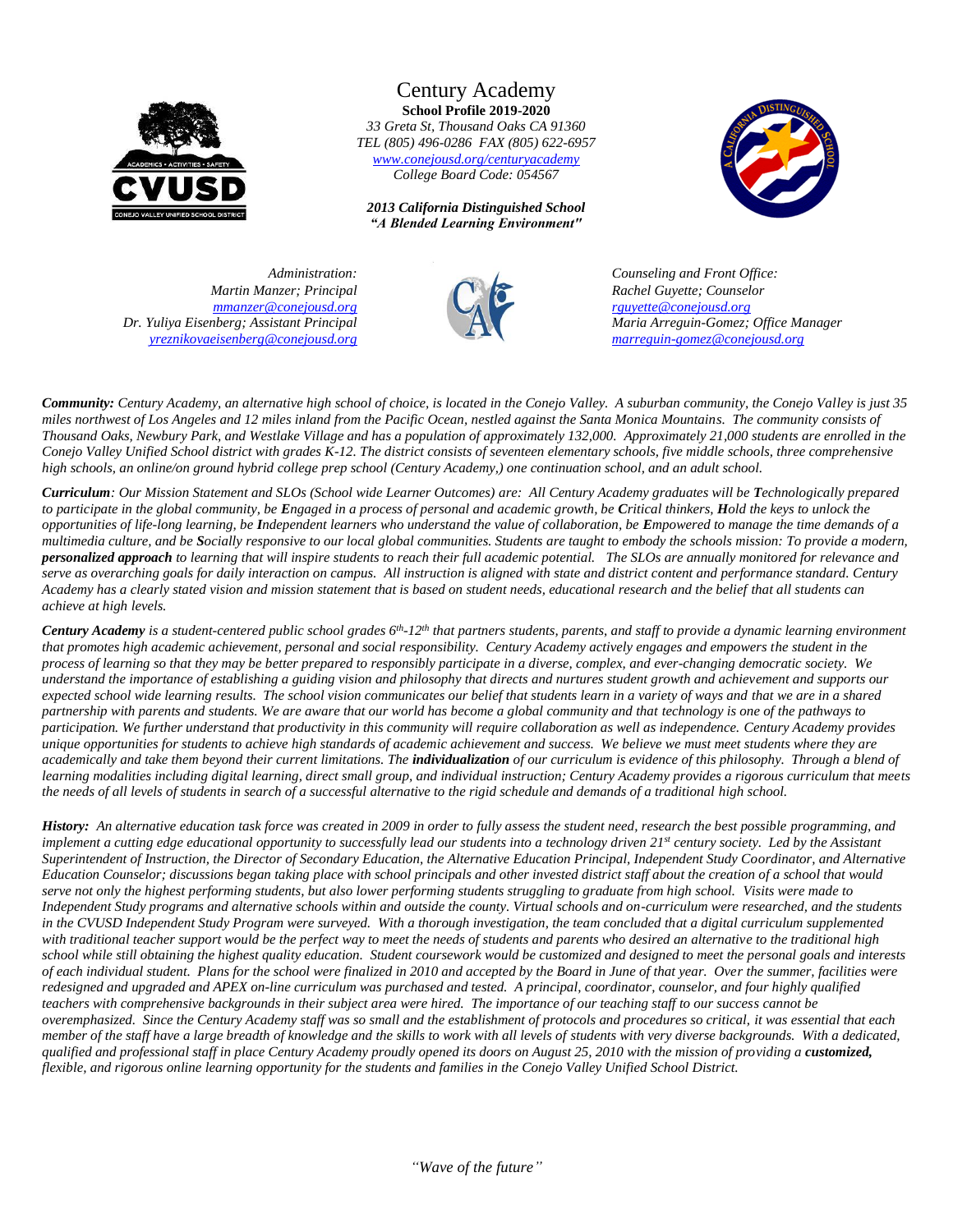#### *Course Level Descriptions*

#### *Advanced Placement*

A program created by the College Board offering college level curriculum and examinations to high school students. College often grant placement and credit to student who obtain high scores on the examinations.

## *Honors*

Designed for the student with strong writing skills, ability to work independently, and self-motivation.

## *College Preparatory*

Designed for the student who demonstrates proficiency in communication and critical thinking skills. These courses qualify students for university admission.

## *GPA and Deciles*

*Cumulative GPA***-** The Grade-Point-Average earned for all high school courses attempted computed by dividing the total number of points received from grades by the total number of courses taken.

*Scholastic GPA*- The Grade-Point-Average earned for all high school courses except Physical Education.

*Weighted GPA*- Based on the Scholastic GPA, all Honors, AP, and IB courses use a GPA calculation of 5.0 and 4.0 for grades of A or B. Grades of C and D do not earn extra weight. This GPA is used for rank by decile only, as our school does not publish individual class rank.

| <b>Honors/AP Courses</b> |                                                                                                                                                                      |  |
|--------------------------|----------------------------------------------------------------------------------------------------------------------------------------------------------------------|--|
| English                  | 9 Honors<br>10 Honors<br>AP English Lit/Comp<br>AP English Lang/Comp                                                                                                 |  |
| <b>Mathematics</b>       | Geometry Honors<br>Algebra 2 Honors<br><b>Math Analysis Honors</b><br><b>AP Calculus</b><br><b>AP Statistics</b>                                                     |  |
| <b>Science</b>           | <b>Biology Honors</b><br><b>Chemistry Honors</b><br><b>AP Biology</b><br><b>AP</b> Chemistry<br>AP Physics 1                                                         |  |
| <b>Social Studies</b>    | <b>World History Honors</b><br><b>US History Honors</b><br><b>Economics Honors</b><br><b>AP Microeconomics</b><br>AP Psychology<br>AP US Government<br>AP US History |  |
| <b>Visual Arts</b>       | AP Studio Art Portfolio                                                                                                                                              |  |
| <b>World Languages</b>   | AP Spanish Language                                                                                                                                                  |  |

## *Enrollment by Grade*

2017/2018 school year 9th grade- 5 10th grade- 12

11th grade- 31 12th grade- 28 2018/2019 school year 9th grade- 16 10th grade- 28

11th grade- 33 12th grade- 39

#### *Graduation Requirements*

Credits required for graduation: 230

|   | English                       | 40 Credits |
|---|-------------------------------|------------|
| ↘ | Mathematics*                  | 30 Credits |
| ↘ | Social Science                | 30 Credits |
| ⋗ | Science                       | 20 Credits |
| ⋗ | Physical Education 20 Credits |            |
| ⋗ | Visual/Performing Arts        | 10 Credits |
|   | Or Foreign Language**         |            |
|   | Health                        | 5 Credits  |
|   |                               |            |

Electives\*\*\* 75 Credits

## **Class of 2018 with 230 credits or higher=30**

*\*Completion of Algebra 1*

*\*\* Thirty credits of the elective requirements must include courses offered in the following subject areas: visual/performing arts, foreign language, science, mathematics, social science, industrial arts, consumer/family studies. \*\*\*All 10 credits must be in fine arts, foreign language or* 

*CTE*

j

## *Blended Learning Environment*

*Century Academy offers traditional instruction to support our students throughout the duration of their courses which is why we are considered a blended learning environment. Our school believes that student-teacher interaction is a cornerstone of being successful.* 

*Students are on campus several times a week for advisoryteacher appointments, taking exams in the computer lab, on ground classes which include core subject areas as well as electives, tutoring opportunities and school wide activities.* 

## *Student Schedule*

*Our school offers flexible scheduling. Students typically come to campus several times a week for the computer lab; attend on campus classes, tutoring opportunities, Master Teacher appointments and teacher office hours for individualized support.*

## *Extracurricular*

Community Outreach Yearbook Associated Student Government Floriculture